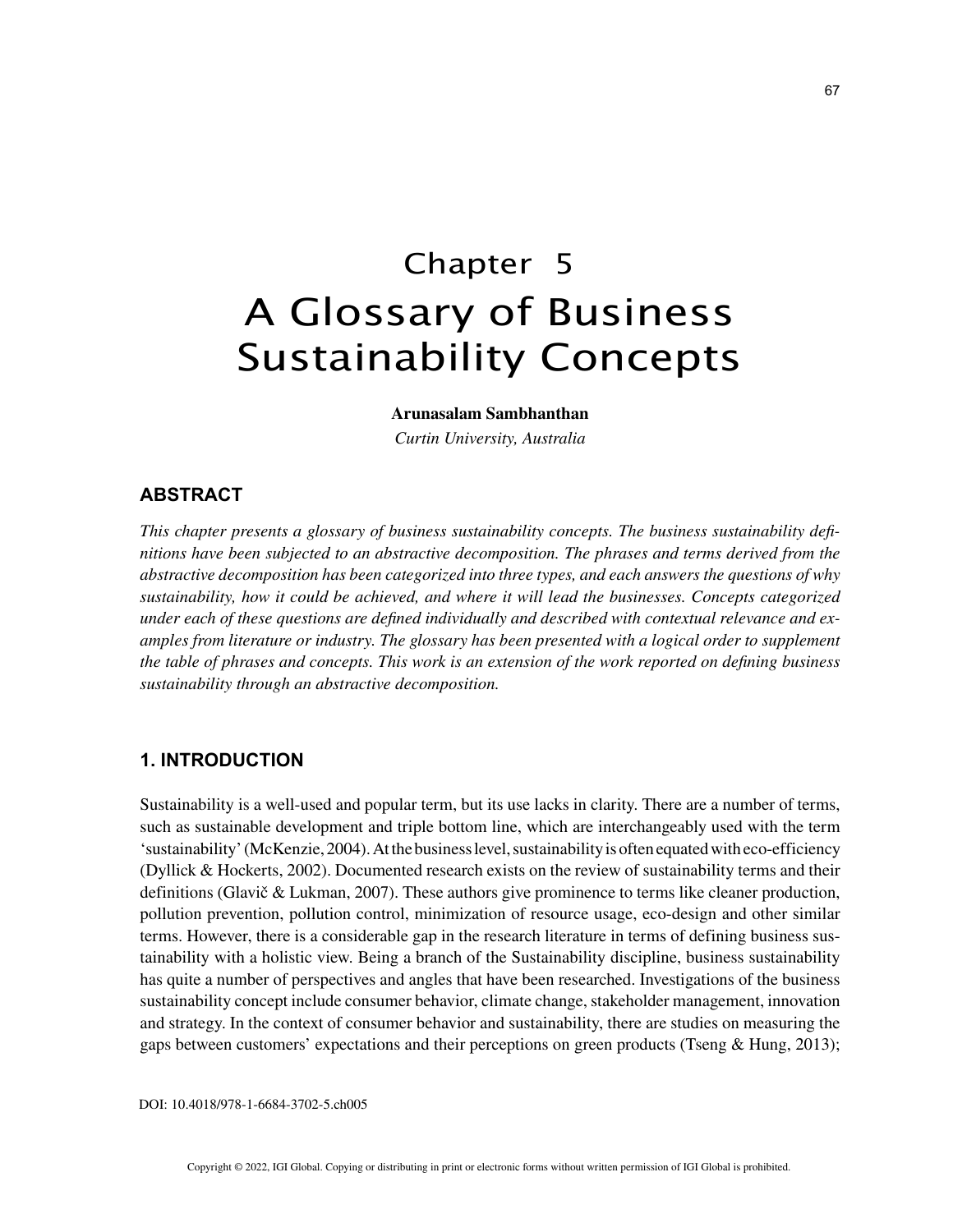investigation of factors influencing the sustainable consumption behaviors of rural residents (Wang, Liu, & Qi, 2014); the role of moral leadership for sustainable production and consumption (Vinkhuyzen & Karlsson-Vinkhuyzen, 2014); survey and analysis of consumer behavior on waste mobile phone recycling (Yin, Gao, & Xu, 2014) and the empirical investigation of green purchase behavior among the younger generation (Kanchanapibul, Lacka, Wang, & Chan, 2014). Definition of climate strategies for business (Pesonen & Horn, 2014) and the influence of stakeholders' power and corporate characteristics and social and environmental disclosure (Lu & Abeysekera, 2014) are studies that document the relation of climate change and sustainability. The climate change related studies take more of an environmental sustainability angle when looking at sustainability. In terms of innovation, the link between eco-innovation and business performance (Cheng, Yang, & Sheu, 2014) and sustainability oriented innovation in small and medium enterprises (Klewitz & Hansen, 2014) are some notable studies that have been recently published. These studies look at the economic dimension of sustainability in the context of small and medium businesses. From a management perspective, there are studies on, for example, keeping track of corporate social responsibility as a business and management discipline with particular reference to Pakistan (Memon, Wei, Robson, & Khattak, 2014); a study related to the strategic niche management of cleaner vehicle technologies from prototype to series production (Sushandoyo & Magnusson, 2014); and the critical importance of strategic competencies for sustainable development (Mulder, 2014). The management related studies have been primarily focused on the strategic and sustainable development angles of the subject. However, there is still a lack of research in terms of integrating these disciplinary perspectives in sustainability related research.

Business sustainability definitions are manifold in the published literature. Due to the complexity involved in terms of semantics and conceptualizations, it is quite challenging to find meanings for some of the terms pertaining to sustainability even in dictionaries (Glavič & Lukman, 2007). Forty-one selected terms from environmental engineering domain including cleaner production, pollution prevention, pollution control, minimization of resource usage and eco design have received prominence in the aforementioned review article. By the mid-1990s there were over hundred definitions of sustainability that have been constructed by different organizations for theorizing and measuring sustainability in their context (Marshall & Toffel, 2005). The main reason for this variability relies on the incompatibility of the sustainability definition crafted by the World Commission on Environment and Development to a variety of organizational settings. In fact, this definition has practical limitations pertaining to operationalization and implementation in organizational settings. Therefore, the practice of contextualizing sustainability definitions according the organizational requirements has been a longstanding dilemma. On the other hand, there is an observable vacuum in the current academic literature with regard to a holistic definition of business sustainability concept. Aiming to address the above vacuum, a recent documented research conceptualizes business sustainability using abstractive decomposition (Sambhanthan, Potdar, & Chang, 2017). The authors have constructed a new definition of business sustainability through analyzing and restructuring a number of existing definitions of business sustainability from the documented literature. Yet, the process level detailed view of all the building blocks of the new definition of business sustainability could be a possible extension to the aforementioned research. For example, the definition crafted by the authors includes the term stakeholder which has around a number of different classifications ranging from involvement based classification (i.e. direct, indirect) to environment based classification (i.e. internal, external). Thus, it is confusing to the readers as to what the actual term stakeholder means for the sustainability of businesses. In fact, grasping the underlying infrastructure is essential for the comprehension of the core definition in any domain. Thus, this chapter aims at clearly outlining the